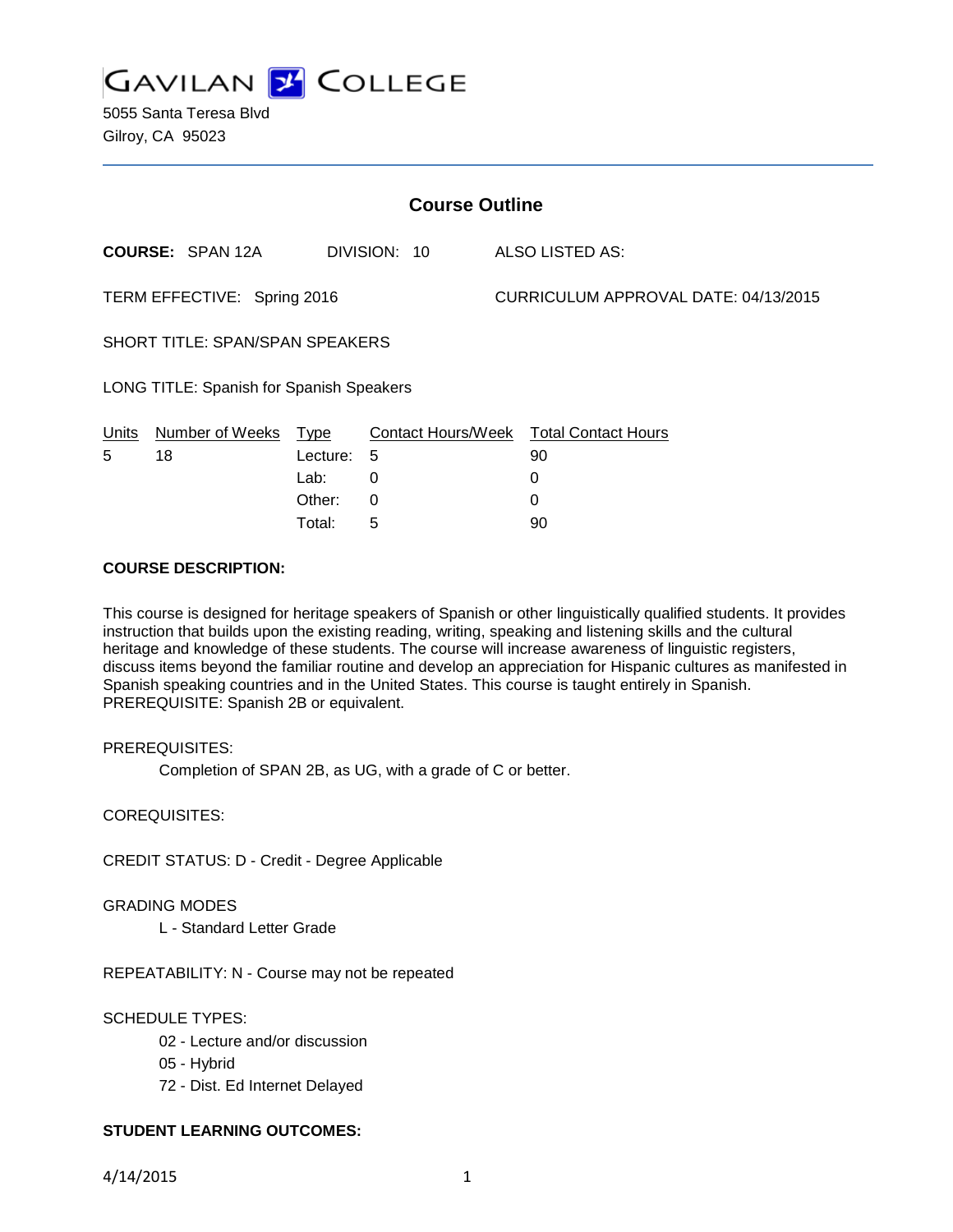1. Demonstrate near native proficiency by reading selected poems and historical content from Hispanic cultures.

Measure: Written reports, Forum discussions. PLO: 1,2,3,4 ILO: 1,2,3 GE-LO: c-1, c-3 Year assessed or anticipated year of assessment: 2012

2. Demonstrate near native writing proficiency by analyzing selected poems and historical content from Hispanic cultures.

Measure: Written reports, homework assignments and exams.

PLO: 1,2,3,4 ILO: 1,2,3 GE-LO: c-1,c-3 Year assessed or anticipated year of assessment: 2012

3. Demonstrate grammar recognition by conjugating various verb tenses, proper punctuation, syntax and correct use of accents.

Measure: Written tests, class activities PLO: 1,2,3,4 ILO: 1,2 GE-LO: c-1,c-3 Year assessed or anticipated year of assessment: 2013

4. Recognize a variety of Hispanic cultures;Spain, Mexico,Puerto Rico,Guatemala, Cuba. Measure: Group discussions, written reports and tests. PLO: 1,2,3,4 ILO: 1,2

GE-LO: c-1,c-3 Year assessed or anticipated year of assessment: 2013

CULTURAL DIVERSITY: This course promotes understanding of: Cultures and subcultures Cultural awareness Familiarity with cultural developments and their complexities SLO # 2,4

# **CONTENT, STUDENT PERFORMANCE OBJECTIVES, OUT-OF-CLASS ASSIGNMENTS**

Curriculum Approval Date: 04/13/2015

22 hours lecture

Content: orthography and pronunciation, short stories from Spain in GASPAR, Spanish alphabet, division of syllables, accentuation and "dichos"; punctuation, capital letters, "remedios caseros", "barbarismos", "arcaismos", "anglicismos", and superstitions.

Assignments: Selected readings from GASPAR (Spanish language program in

Moodle), spelling and pronunciation of selected words, research 10 "dichos", divide 30 words into syllables, worksheet on capital letters and use of accents, worksheets to recognize "barbarismos, arcaismos, anglicismos", research 10 "remedies caseros" and 10 superstitions, write a synopsis of story read.

Student performance objectives: Recite, recognize, and illustrate¿native like pronunciation of the Spanish alphabet; Apply and practice; how to divide words into syllables and use accents; Recognize and use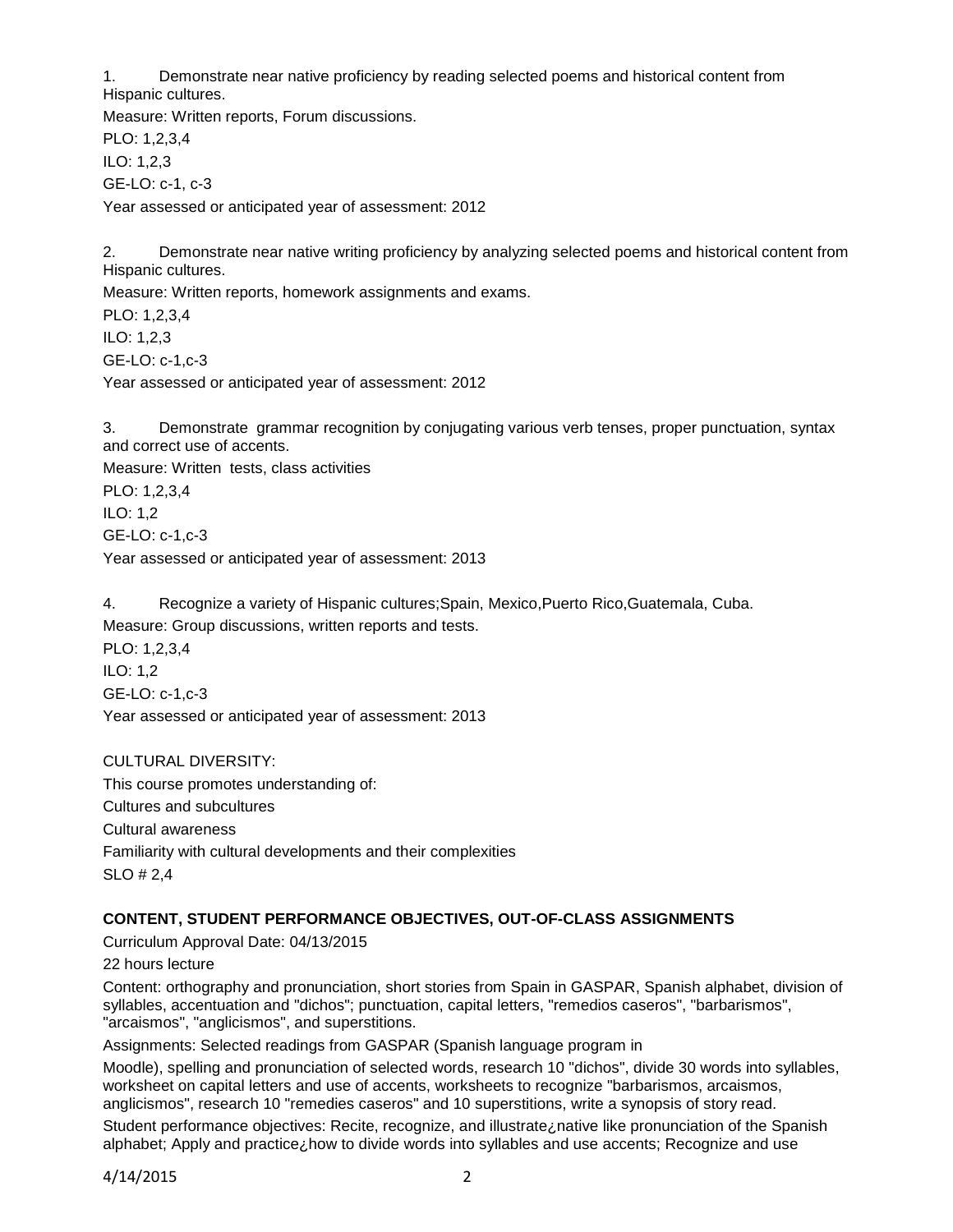correctly the punctuation marks; Recite, explain, and discuss the¿meaning of the "dichos and remedios caseros"; Recognize and explain the "barbarismos, arcaismos, and anglicismos", discuss and analyze short stories read.¿

22 hours lecture¿

Content: Short story from GASPAR, "Palabras confundidas, letras omitidas, letras anadidas, letras intercambiadas"; "Pachuquismos",¿errors with f,h,y and j; "Faltas gramaticales", Irregularities in the¿present indicative and the present subjunctive. ¿Assignments: Selected readings from Mexico in GASPAR, worksheets on Palabras confundidas, letras omitidas, letras anadidas, letras intercambiadas"; "Pachuquismos", errors with f,h,y and j and "faltas gramaticales";¿Various activities to conjugate verbs in the present indicative and the subjunctive tenses; write a synopsis on story read.¿

Student performance objectives: Discuss and analyze short story read, recognize and explain" Palabras confundidas, letras omitidas, letras anadidas, letras intercambiadas"; "Pachuquismos", errors with f,h,y and¿j and "faltas gramaticales", recognize and discover common misconjugated verbs in the present indicative and subjunctive tenses, discuss and analyze story read.¿

#### 22 hours lecture¿

Content: Short stories from Cuba in GASPAR, imperfecto del indicativo and preterito tenses.¿Assignments: Read several stories from Cuba in GASPAR, various activities conjugating verbs in the imperfecto and preterito tenses, write¿synopsis or interpretation of stories read.¿

Student performance objectives: recognize and discover common misconjugated verbs in the imperfecto and preterito tenses, discuss and analyze stories read. ¿

22 hours lecture¿: Short stories from Puerto Rico and Guatemala in GASPAR, futuro tense, participio pasivo y¿el participio perfecto¿Assignments: Read several stories from GASPAR, various activities conjugating verbs in the futuro and the participio pasivo and perfecto, write synopsis or interpretation of stories read.¿

Student performance objectives: recognize and discover common misconjugated verbs in the futuro and the participio pasivo and perfecto, discuss and analyze stories read.¿

2 hours¿ Final exam

## **METHODS OF INSTRUCTION:**

Lectures and dialogues, audio and visual aids, guest speakers, writing assignments, oral and written exams, class participation and analysis of assigned readings.

## **METHODS OF EVALUATION:**

The types of writing assignments required: Written homework Reading reports Lab reports Essay exams The problem-solving assignments required: Homework problems Lab reports Quizzes Exams The types of skill demonstrations required: Class performance Performance exams The types of objective examinations used in the course: Multiple choice True/false Matching items Completion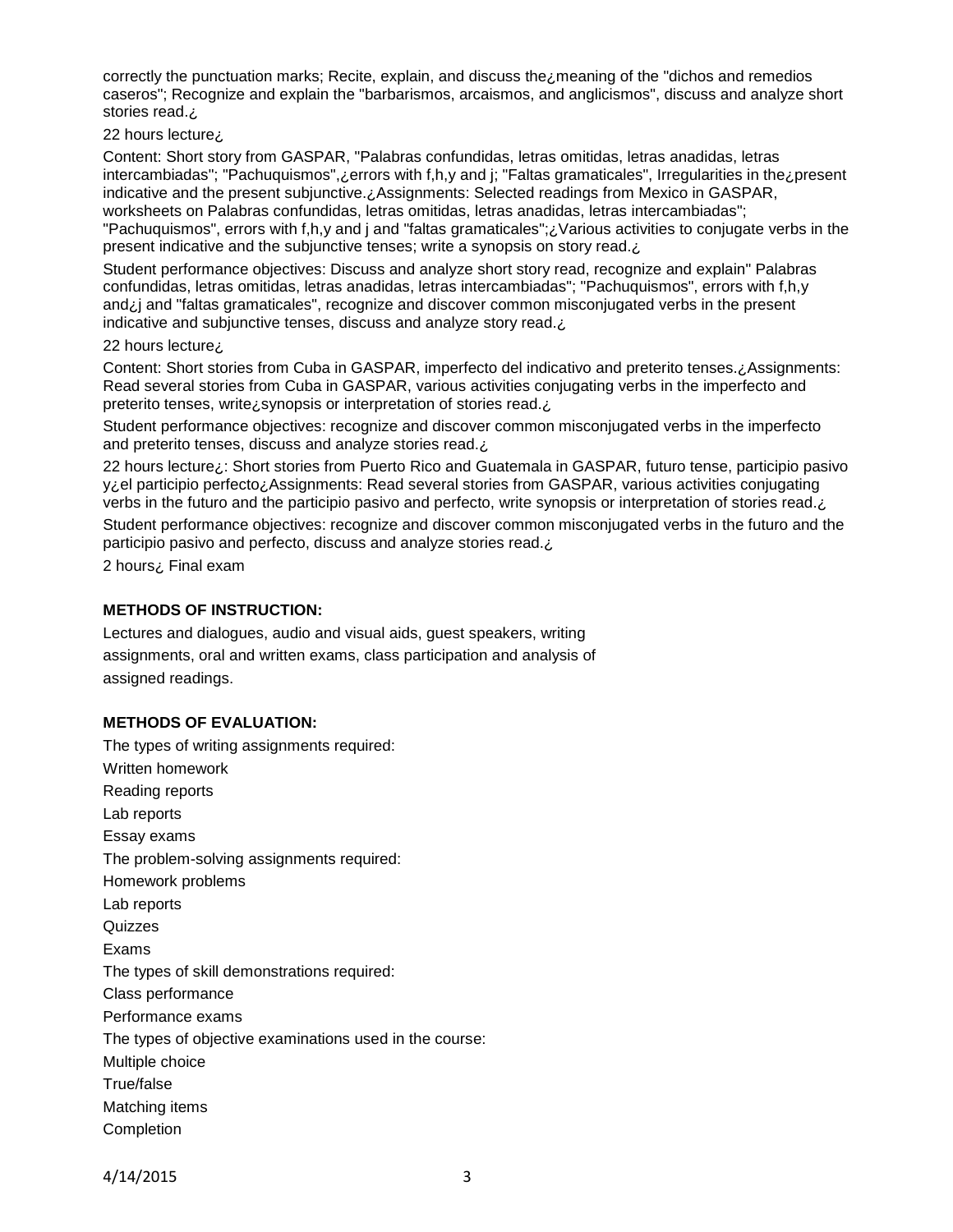Other: essay, oral testing Other category: None The basis for assigning students grades in the course: Writing assignments: 20% - 30% Problem-solving demonstrations: 20% - 30% Skill demonstrations: 30% - 40% Objective examinations: 20% - 40% Other methods of evaluation: 0% - 0%

## **REPRESENTATIVE TEXTBOOKS:**

Baker, Paulline; Espanol para los Hispanos Reading level of text: 14 grade level. Verified by: Reference Librarian

## **ARTICULATION and CERTIFICATE INFORMATION**

Associate Degree: GAV C2, effective 200470 GAV F, effective 200470 CSU GE: CSU C2, effective 200470 IGETC: IGETC 6A, effective 200470 CSU TRANSFER: Transferable CSU, effective 200470 UC TRANSFER:

Transferable UC, effective 200470

## **SUPPLEMENTAL DATA:**

Basic Skills: N Classification: Y Noncredit Category: Y Cooperative Education: Program Status: 1 Program Applicable Special Class Status: N CAN: CAN Sequence: CSU Crosswalk Course Department: SPAN CSU Crosswalk Course Number: 12A Prior to College Level: Y Non Credit Enhanced Funding: N Funding Agency Code: Y In-Service: N Occupational Course: E Maximum Hours: Minimum Hours: Course Control Number: CCC000252817 Sports/Physical Education Course: N

4/14/2015 4